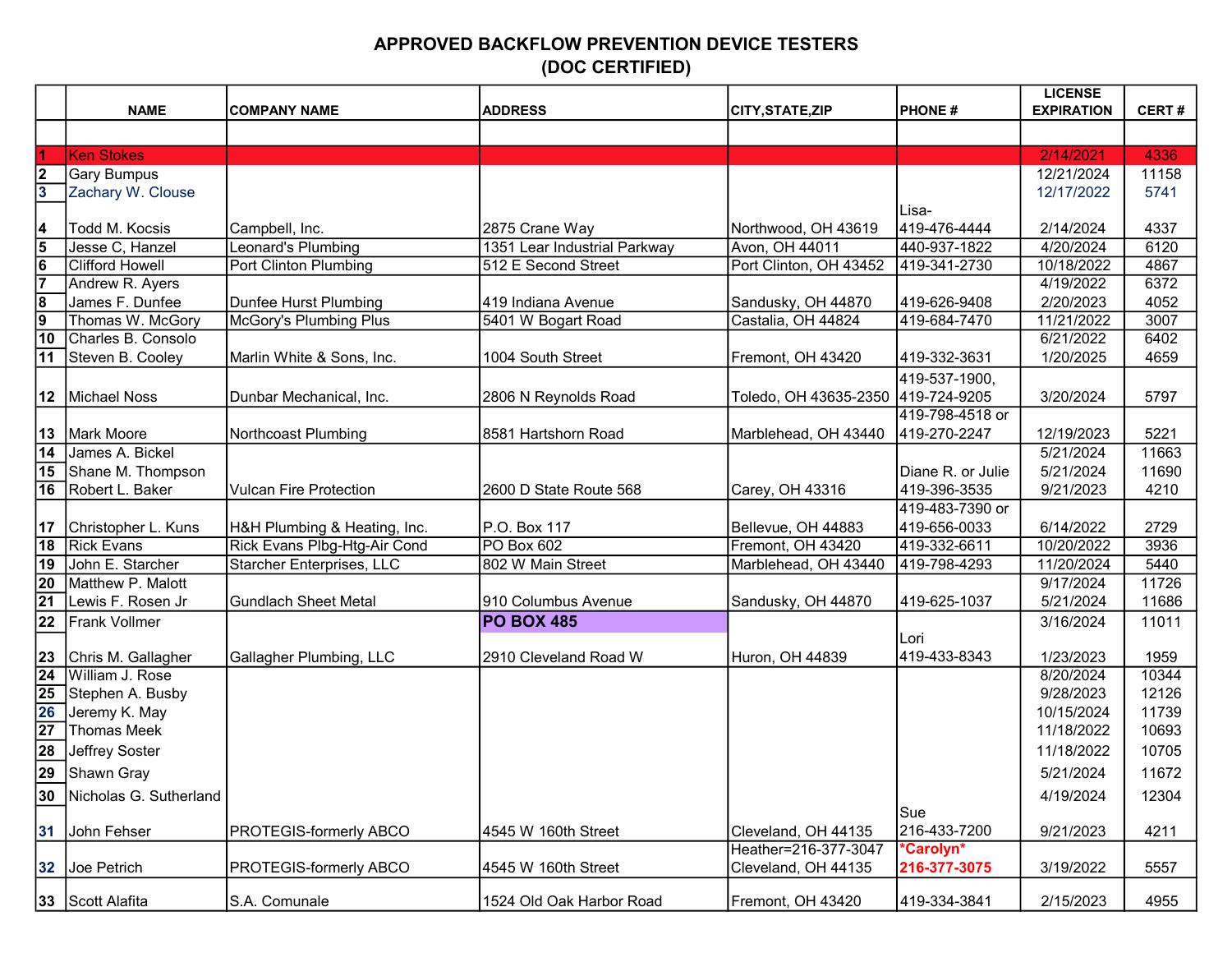## APPROVED BACKFLOW PREVENTION DEVICE TESTERS (DOC CERTIFIED)

|                 |                       |                                           |                                 |                                     |                  | <b>LICENSE</b>    |              |
|-----------------|-----------------------|-------------------------------------------|---------------------------------|-------------------------------------|------------------|-------------------|--------------|
|                 | <b>NAME</b>           | <b>COMPANY NAME</b>                       | <b>ADDRESS</b>                  | <b>CITY, STATE, ZIP</b>             | <b>PHONE#</b>    | <b>EXPIRATION</b> | <b>CERT#</b> |
| 34              | Tim Seamon            |                                           |                                 |                                     |                  | 11/19/2022        | 5723         |
| 35              | Heith Kelly           |                                           |                                 |                                     |                  | 5/18/2024         | 11053        |
| 36              | Bruce Carr            |                                           |                                 |                                     |                  | 11/16/2024        | 6238         |
| 37              | Nick Famulare         |                                           |                                 |                                     |                  | 12/17/2021        | 10407        |
| 38              | Jeffrey T. Wing       |                                           |                                 |                                     |                  | 5/17/2024         | 4526         |
| $\overline{39}$ | Brian Couch           |                                           |                                 |                                     |                  | 11/21/2023        | 10144        |
| 40              | Mike McMurray         |                                           |                                 |                                     |                  | 11/19/2024        | 10392        |
| 41              | Eric Alkire           | S.A. Comunale                             | 1524 Old Oak Harbor Road        | Fremont, OH 43420                   | 419-334-3841     | 2/21/2023         | 11401        |
| $\overline{42}$ | Carlo Mancuso         |                                           |                                 |                                     |                  | 4/30/2022         | 2873         |
| 43              | Frank Deluca          |                                           |                                 |                                     |                  | 4/4/2021          | 76           |
| 44              | Gregory A. Bogan      | <b>Deluca Plumbing</b>                    | 1401 Huron Avery Road           | Huron, OH 44839                     | 419-433-2594     | 2/17/2023         | 11392        |
| 45              | Gale Cunningham       | <b>KJC Mechanical</b>                     | 2016 E Perkins Avenue #B        | Sandusky, OH 44870                  | 419-366-3975     | 9/18/2024         | 5418         |
| 46              | Jeremy Gidley         | CertaSite - Toledo Branch                 | 6509 Angola Road                | Holland, OH 43528                   | Brianna-Toledo # | 11/19/2024        | 10383        |
| 47              | Mike Wojciechowski    |                                           |                                 |                                     | 419-255-2100     | 2/19/2025         | 11837        |
| 48              | Brandon K Henninger   |                                           |                                 |                                     |                  | 4/18/2025         | A12568       |
| 49              | Sean MacDermid        |                                           |                                 |                                     |                  | 4/15/2025         | A10562       |
| 50              | Matthew L Perkins     |                                           |                                 |                                     |                  | 2/22/2025         | 12512        |
| 51              | Douglas Dow           |                                           |                                 |                                     | Julie            |                   |              |
| $\overline{52}$ | Ross Bayer            | CertaSite-County Fire Protection          | 4620 Crystal Parkway            | Kent, OH 44240                      | 330-673-3600     | 11/16/2024        | 6237         |
| 53              | <b>Pat Heschel</b>    | Ohler & Holzhauer                         | 216 Madison Street              | Port Clinton, OH 43452              | 419-732-2121     | 4/15/2022         | 10557        |
|                 |                       | Shafer Landscaping dba Shafer             |                                 |                                     |                  |                   |              |
| 54              | Barbara Shafer        | Irrigation                                | 1304 Alexander Road             | Valley View, OH 44125               | 216-524-6546     | 4/15/2022         | 10578        |
| 55              | Nathan Gaines         | <b>Witt &amp; Gaines</b>                  | 130 S Locust Street             | Oak Harbor, OH 43449                | 419-898-3211     | 4/15/2022         | 10556        |
| 56              | <b>Riley Clark</b>    | <b>Springer Enterprises</b>               | <b>PO Box 421</b>               | Anna, OH 45302                      | 937-498-9489     | 2/16/2024         | 2330         |
| $\overline{57}$ | Jeff Naugle           |                                           |                                 |                                     |                  | 10/18/2022        | 4868         |
| 58              | Jeff Baker            |                                           |                                 |                                     |                  | 9/20/2022         | 4849         |
| 59              | Edward W. Miller      |                                           |                                 |                                     |                  | 2/21/2024         | 10229        |
| 60              | Robert D. Kwiatkowski |                                           |                                 |                                     |                  | 6/18/2024         | 11702        |
| 61              | Chris Plotner         |                                           |                                 |                                     |                  | 4/20/2024         | 6314         |
| 62              | Jeremy Gerken         |                                           |                                 |                                     |                  | 2/21/2024         | 10228        |
|                 |                       |                                           |                                 |                                     | 419-861-0662     |                   |              |
|                 |                       |                                           |                                 |                                     | 419-487-5216=    |                   |              |
|                 | 63 Perry F. Lynch     | SimplexGrinnell/Johnson Controls          | 3661 Briarfield Boulevard, #101 | Maumee, OH 43537                    | Kathy            | 9/11/2024         | 2771         |
| $\overline{64}$ | Ryan Lawhorn          |                                           |                                 |                                     |                  | 2/16/2024         | 12227        |
|                 | 65 Markel A. Shaw     | <b>Briarhill Plumbing &amp; Drain LLC</b> | 10216 Brass Road NW             | Mineral City, OH 44656 330-859-2804 |                  | 6/18/2022         | 5634         |
| 66              | Travis Keller         | Keller Plumbing                           | 2502 Lima-Sandusky Road         | Sandusky, OH 44870                  | 419-656-2720     | 4/16/2022         | 5574         |
| 67              | Christopher A. Drone  |                                           |                                 |                                     |                  | 4/18/2022         | 11248        |
| $\overline{68}$ | Jeff Sylvester        |                                           |                                 |                                     |                  | 10/15/2024        | 11745        |
| 69              | Vince Murdocco        |                                           |                                 |                                     |                  | 10/15/2022        | 5708         |
| 70              | Mark Osborne          |                                           |                                 |                                     | Judy or Jody $=$ | 1/18/2023         | 6504         |
|                 | 71 Steven R. Smith    | Gene Ptacek & Son Fire Equipment Co       | 7310 Associate Avenue           | Brooklyn, OH 44144                  | ext 1412         | 4/18/2022         | 11251        |